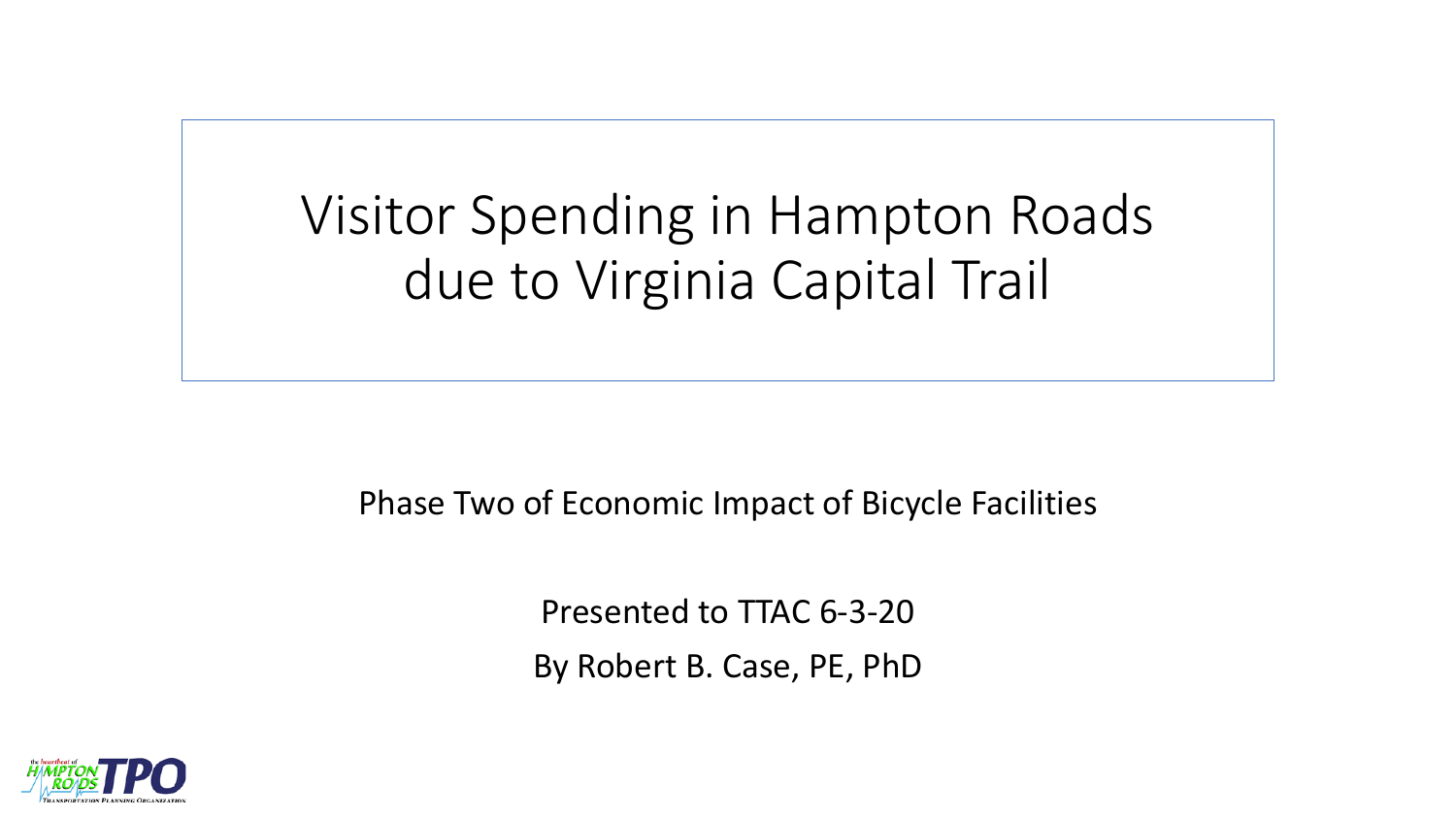# Background

- Ph One of Economic Impact of Bicycle Facilities:
	- benchmarking vs. competitor regions
		- path length, mode share, number of bike shops, etc.
	- for Hampton Roads (alone)
		- bicycle event spending and income of local people who bike to work
- Ph Two of Economic Impact of Bicycle Facilities
	- Purpose: to estimate the annual amount of **money spent** locally **by visitors** drawn to Hampton Roads by the **Virginia Capital Trail** (VCT).

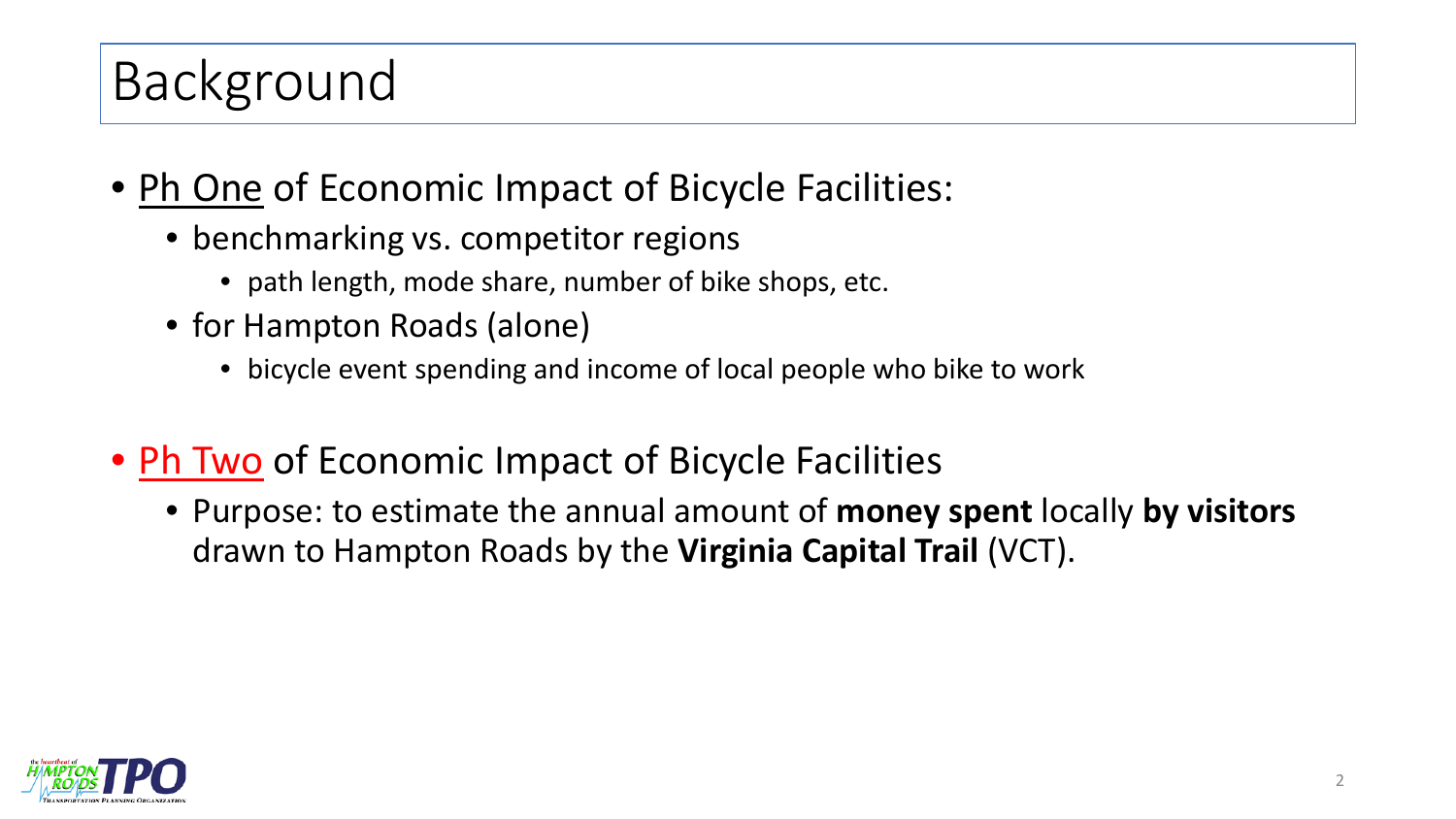# Components of annual visitor spending calculation

- Annual trail **users**
- Portion who are **visitors**
- **Spending** per person

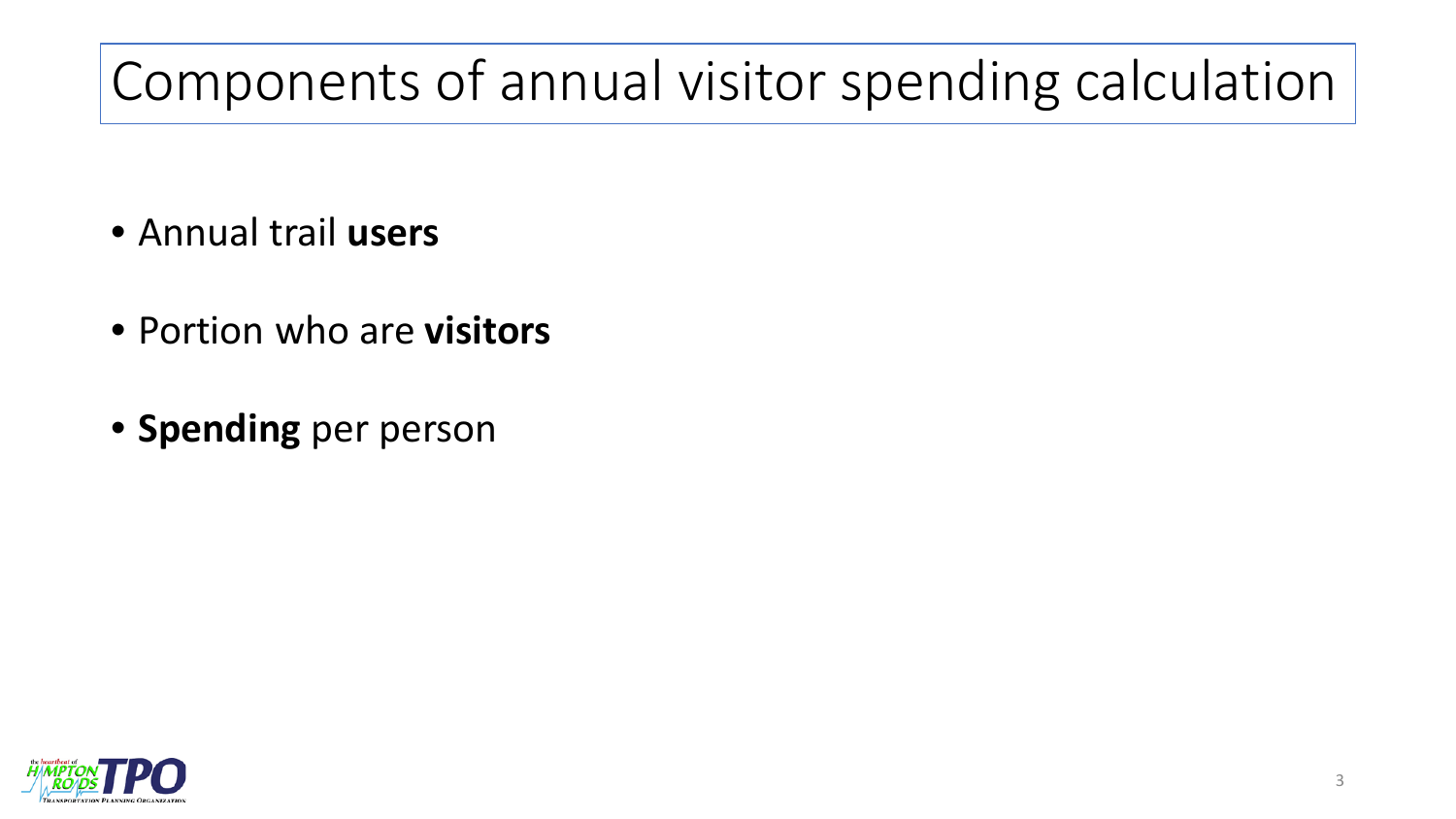#### $1$ Virginia Capital Trail, Greensprings counter, 365 days Annual Trail Users

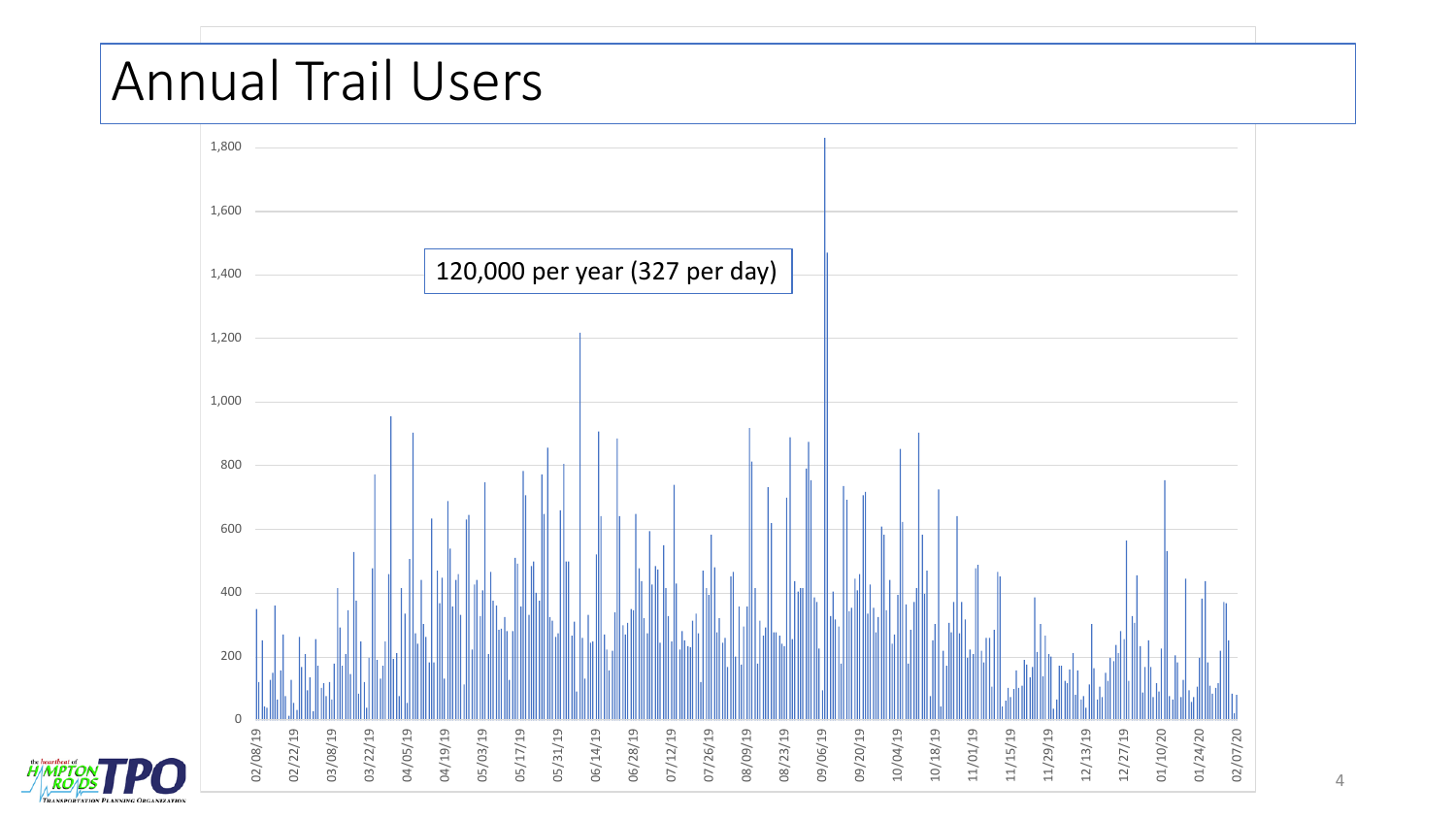## Portion who are eligible visitors: 35%



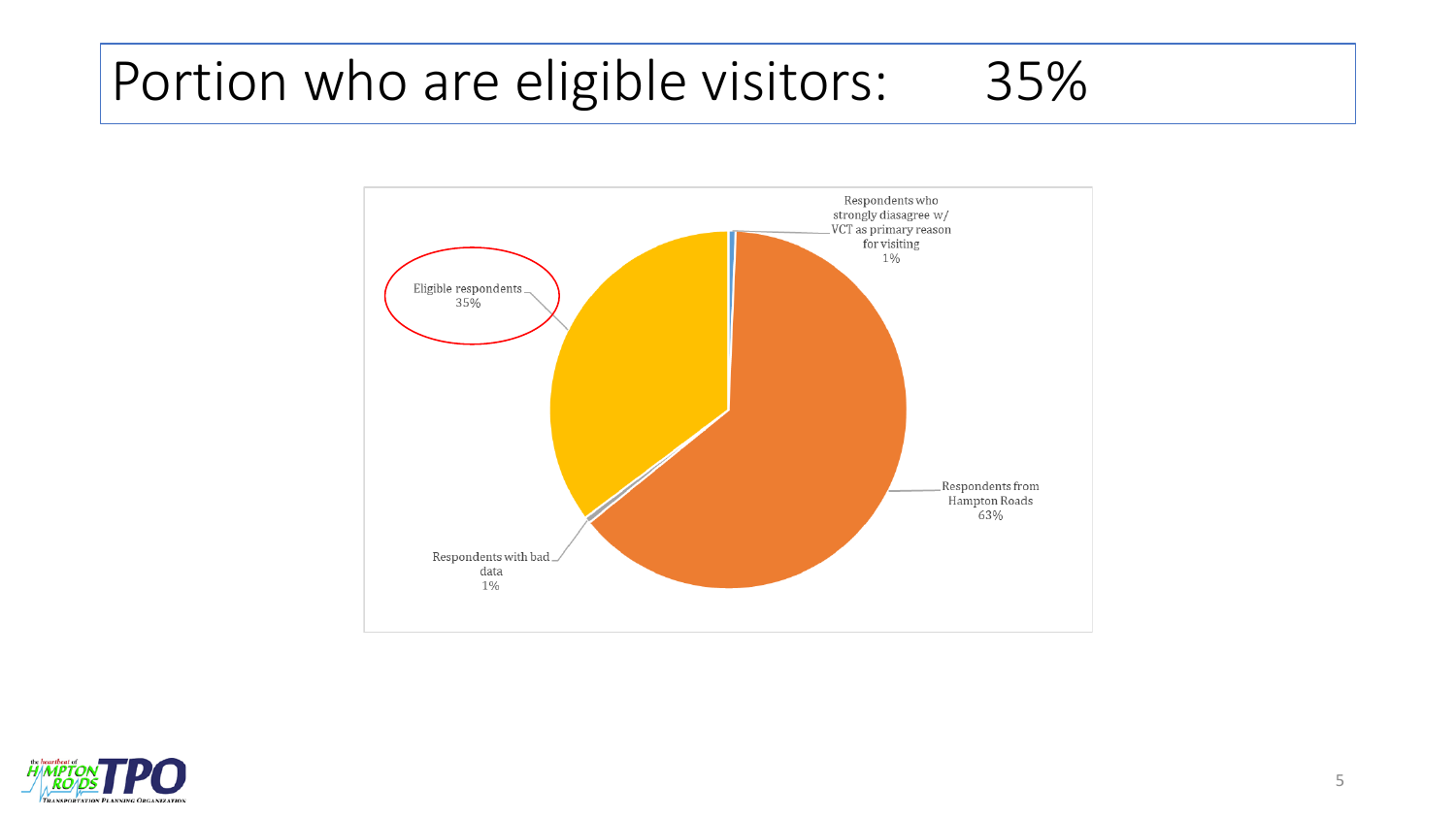#### Where the visitors are from



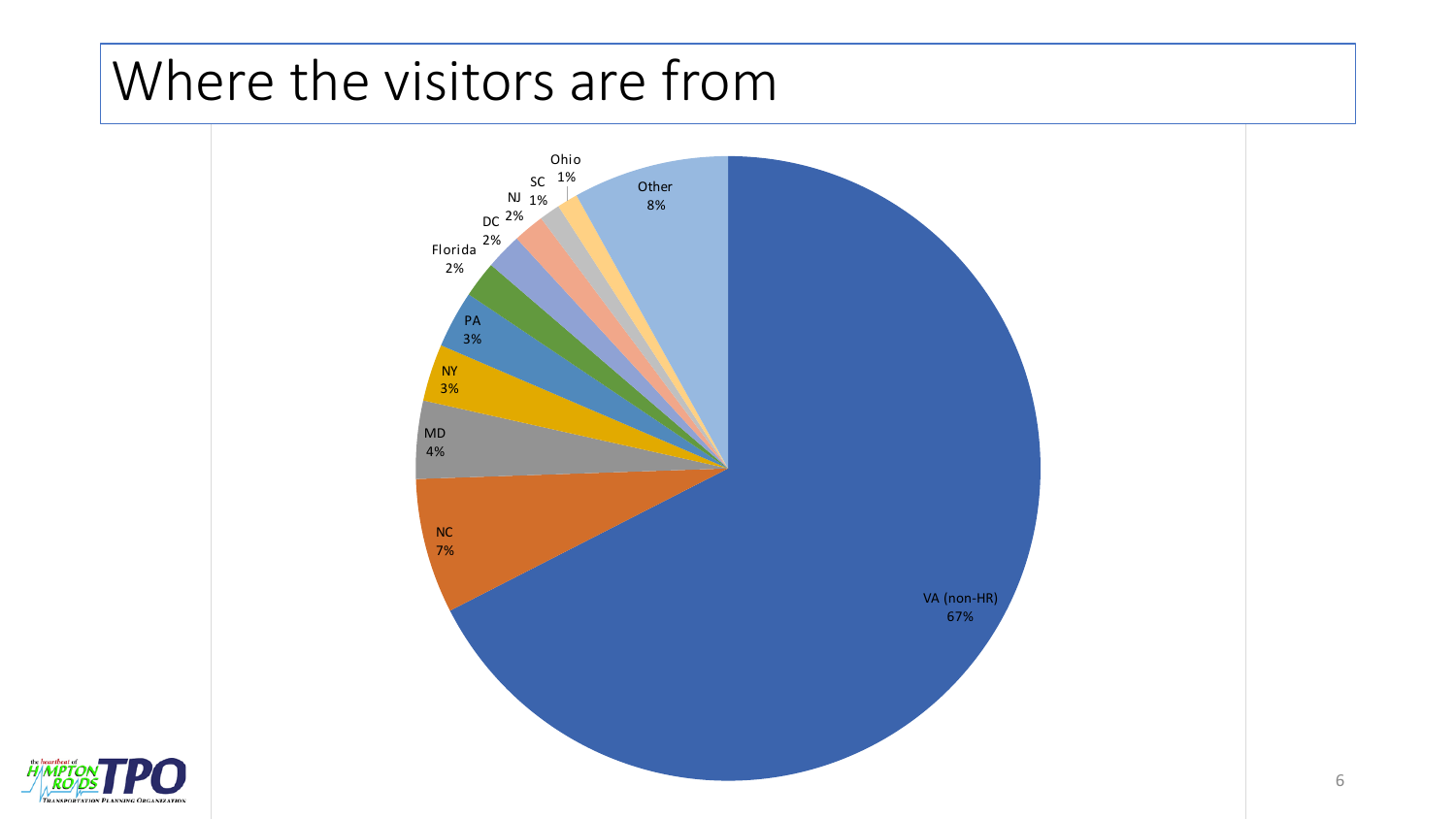# Spending per person: initial data

• A **survey** was administered on the trail near Greensprings Rd asking tourists to approximate the amount of **money spent** by their **group**.



| <b>PRIMARY REASON</b>      | <b>FACT</b> |
|----------------------------|-------------|
| <b>Strongly agree</b>      | 1.00        |
| Somewhat agree             | 0.75        |
| Neither agree nor disagree | 0.50        |
| Somewhat disagree          | በ 25        |





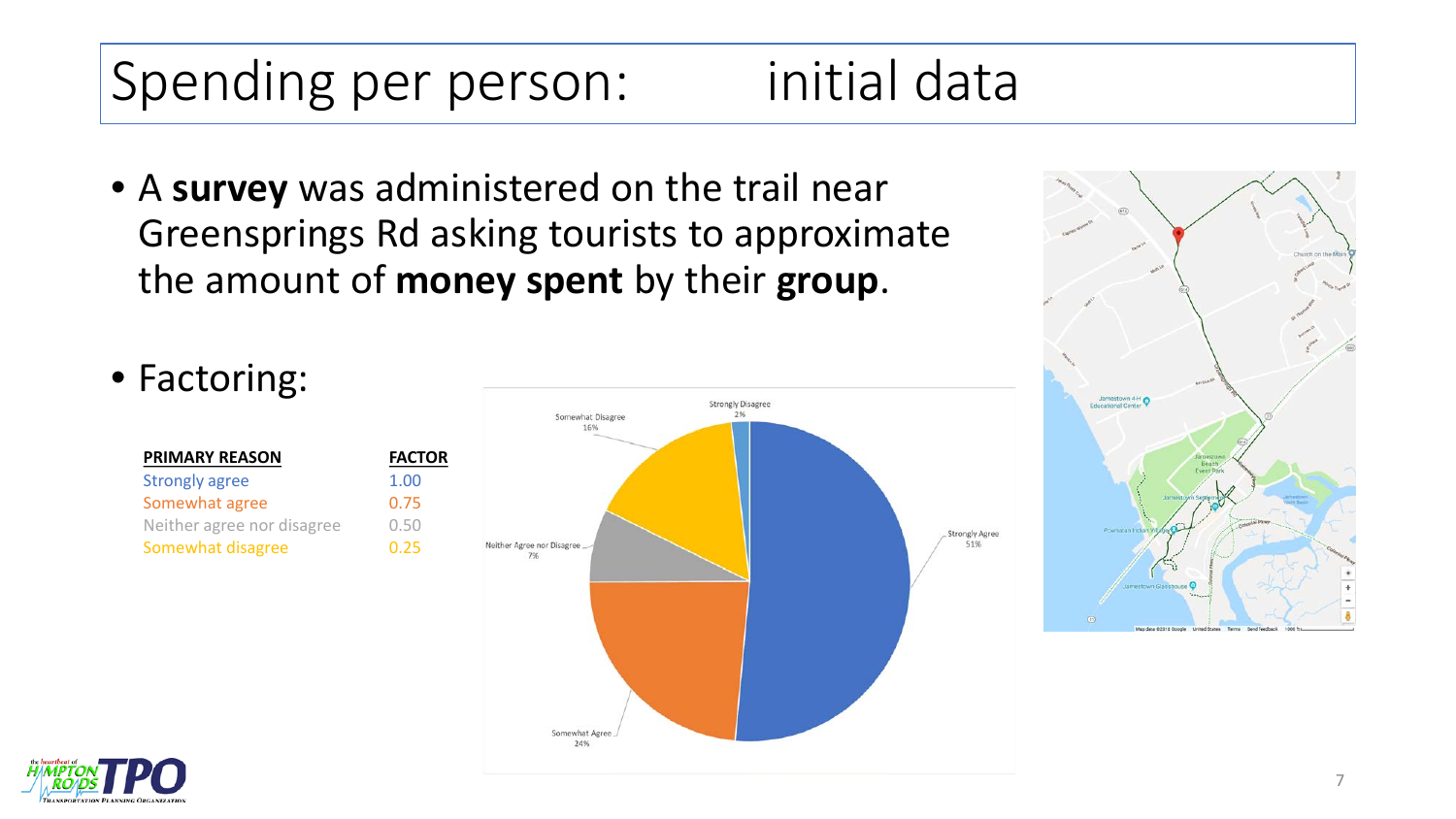## Factored spending: \$227/group



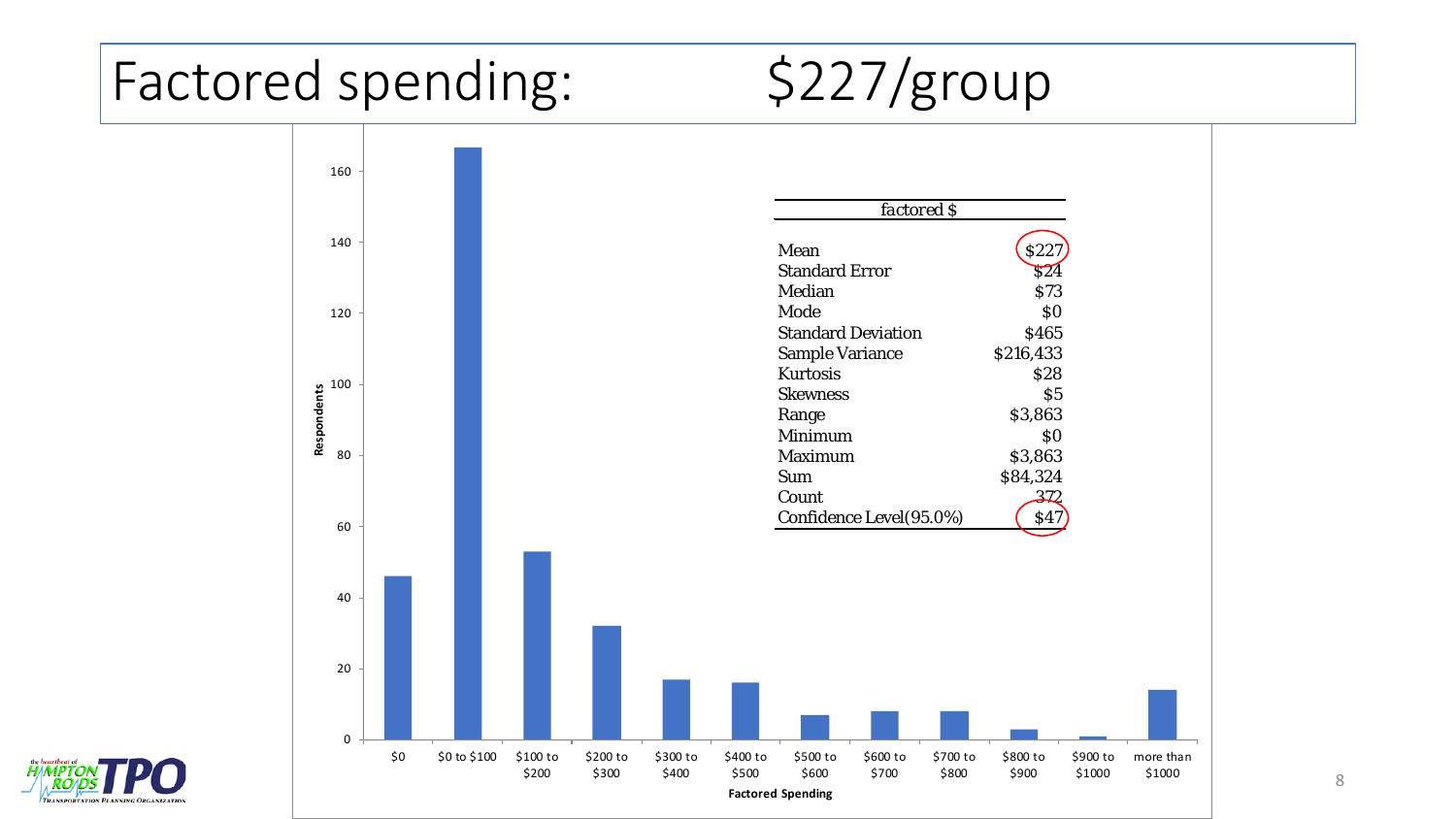# Group size: 2.01 persons/group